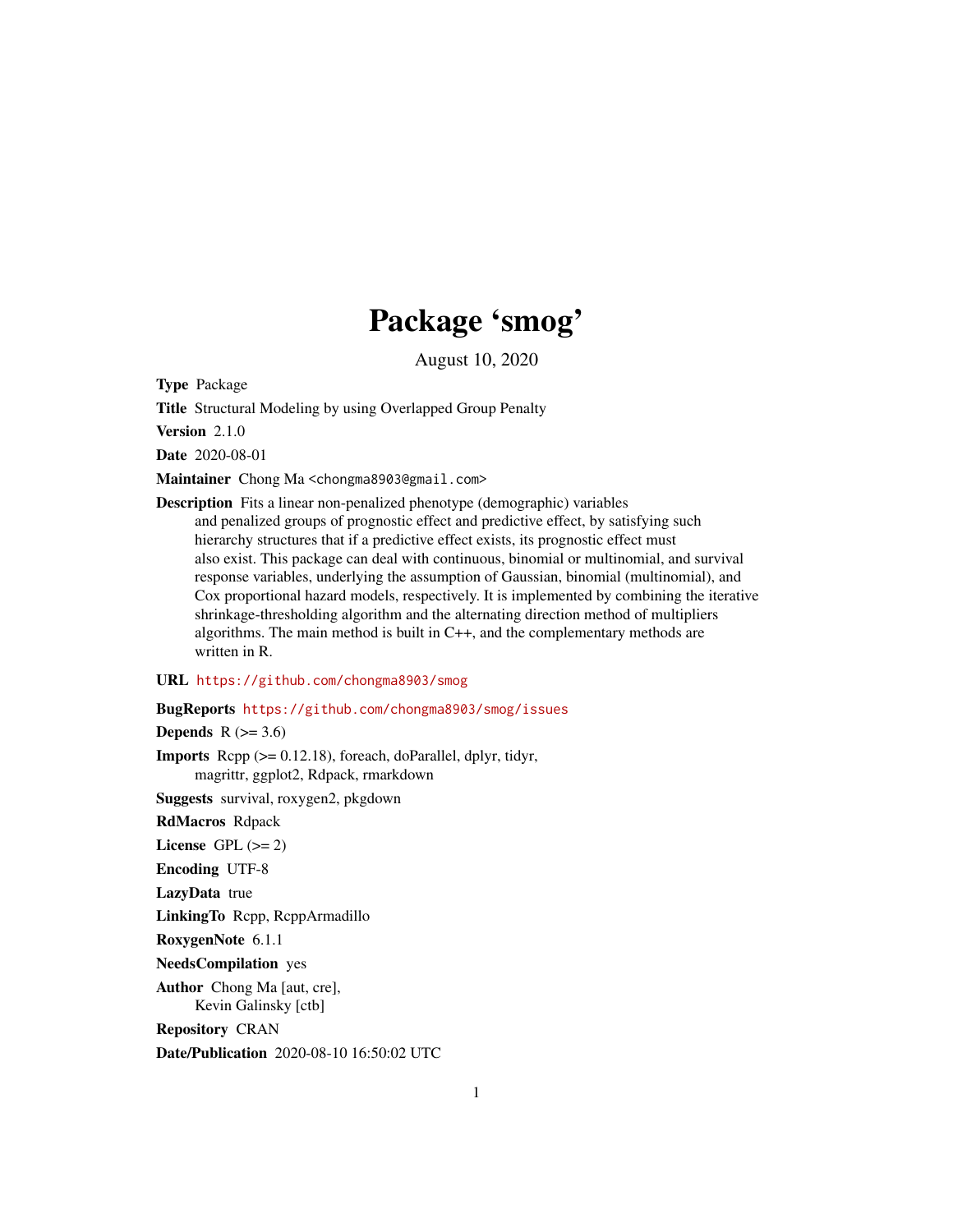# <span id="page-1-0"></span>R topics documented:

| Index |                                                                                                                |  |
|-------|----------------------------------------------------------------------------------------------------------------|--|
|       |                                                                                                                |  |
|       | sim ret biomarker $\ldots \ldots \ldots \ldots \ldots \ldots \ldots \ldots \ldots \ldots \ldots \ldots \ldots$ |  |
|       |                                                                                                                |  |
|       |                                                                                                                |  |
|       |                                                                                                                |  |
|       |                                                                                                                |  |
|       |                                                                                                                |  |
|       |                                                                                                                |  |
|       |                                                                                                                |  |
|       |                                                                                                                |  |
|       |                                                                                                                |  |

glog *Generalized linear model constraint on hierarchical structure by using overlapped group penalty*

# Description

Generalized linear model constraint on hierarchical structure by using overlapped group penalty

# Usage

```
glog(y, x, g, v, lambda, hierarchy, family = "gaussian", rho = 10,
 scale = TRUE, eabs = 0.001, erel = 0.001, LL = 1, eta = 1.25,
 maxitr = 1000L
```

| У         | response variable, in the format of matrix. When family is gaussian' ' or bi-<br>nomial", y ought to be a matrix of n by 1 for the observations; when family is<br>"coxph", y represents the survival objects, that is, a matrix of n by 2, containing<br>the survival time and the censoring status. See Surv.            |
|-----------|----------------------------------------------------------------------------------------------------------------------------------------------------------------------------------------------------------------------------------------------------------------------------------------------------------------------------|
| x         | a model matrix of dimensions n by p, in which the column represents the predic-<br>tor variables.                                                                                                                                                                                                                          |
| g         | a numeric vector of group labels for the predictor variables.                                                                                                                                                                                                                                                              |
| v         | a numeric vector of binary values, represents whether or not the predictor vari-<br>ables are penalized. Note that 1 indicates penalization and 0 for not penalization.                                                                                                                                                    |
| lambda    | a numeric vector of three penalty parameters corresponding to L2 norm, squared<br>L <sub>2</sub> norm, and L <sub>1</sub> norm, respectively.                                                                                                                                                                              |
| hierarchy | a factor value in levels $0, 1, 2$ , which represent different hierarchical structure<br>within groups, respectively. When hierarchy=0, $\lambda_2$ and $\lambda_3$ are forced to be<br>zeroes; when hierarchy=1, $\lambda_2$ is forced to be zero; when hierarchy=2, there<br>is no constraint on $\lambda$ 's. See smog. |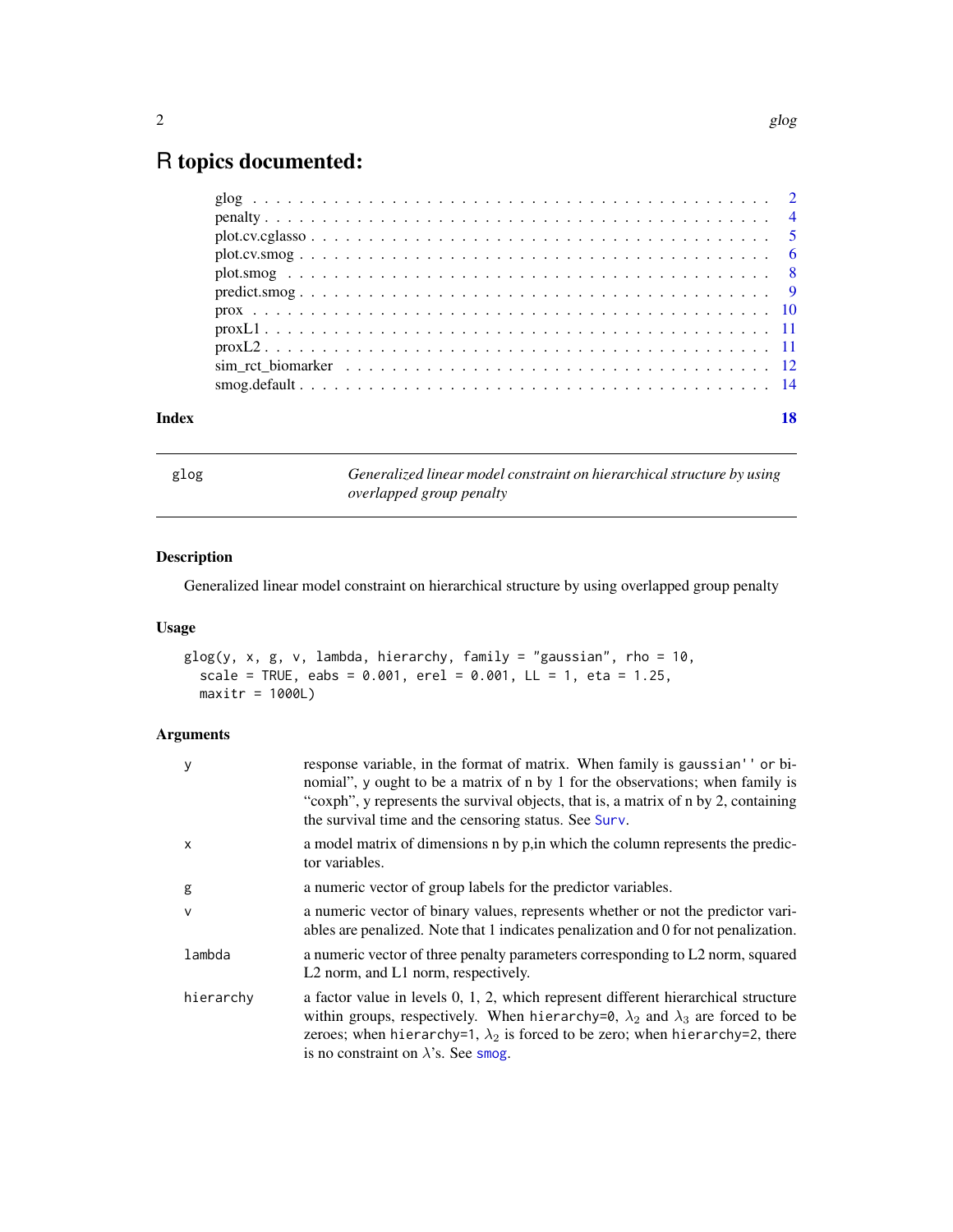<span id="page-2-0"></span>

| family | a description of the distribution family for the response variable variable. For<br>continuous response variable, family is gaussian''; for multinomial or binary<br>response variable, family is binomial"; for survival response variable, fam-<br>ily is "coxph", respectively. |
|--------|------------------------------------------------------------------------------------------------------------------------------------------------------------------------------------------------------------------------------------------------------------------------------------|
| rho    | the penalty parameter used in the alternating direction method of multipliers<br>algorithm (ADMM). Default is 10.                                                                                                                                                                  |
| scale  | whether or not scale the design matrix. Default is true.                                                                                                                                                                                                                           |
| eabs   | the absolute tolerance used in the ADMM algorithm. Default is 1e-3.                                                                                                                                                                                                                |
| erel   | the reletive tolerance used in the ADMM algorithm. Default is 1e-3.                                                                                                                                                                                                                |
| LL     | initial value for the Lipschitz continuous constant for approximation to the ob-<br>jective function in the Majorization-Minimization (MM) (or iterative shrinkage-<br>thresholding algorithm (ISTA)). Default is 1.                                                               |
| eta    | gradient stepsize for the backtrack line search for the Lipschitz continuous con-<br>stant. Default is 1.25.                                                                                                                                                                       |
| maxitr | the maximum iterations for convergence in the ADMM algorithm. Default is<br>500.                                                                                                                                                                                                   |
|        |                                                                                                                                                                                                                                                                                    |

# Value

A list of

| coefficients | A data frame of the variable name and the estimated coefficients      |
|--------------|-----------------------------------------------------------------------|
| llikelihood  | The log likelihood value based on the ultimate estimated coefficients |
| loglike      | The sequence of log likelihood values since the algorithm starts      |
| PrimalError  | The sequence of primal errors in the ADMM algorithm                   |
| DualError    | The sequence of dual errors in the ADMM algorithm                     |
| converge     | The integer of the iteration when the convergence occurs              |

# Author(s)

Chong Ma, <chongma8903@gmail.com>.

# References

Ma C, Deng W, Ma S, Liu R, Galinsky K (2019). "Structural modeling using overlapped group penalties for discovering predictive biomarkers for subgroup analysis." *arXiv preprint arXiv:1904.11648*.

# See Also

[cv.smog](#page-0-0), [smog.default](#page-13-1), [smog.formula](#page-13-2), [predict.smog](#page-8-1), [plot.smog](#page-7-1).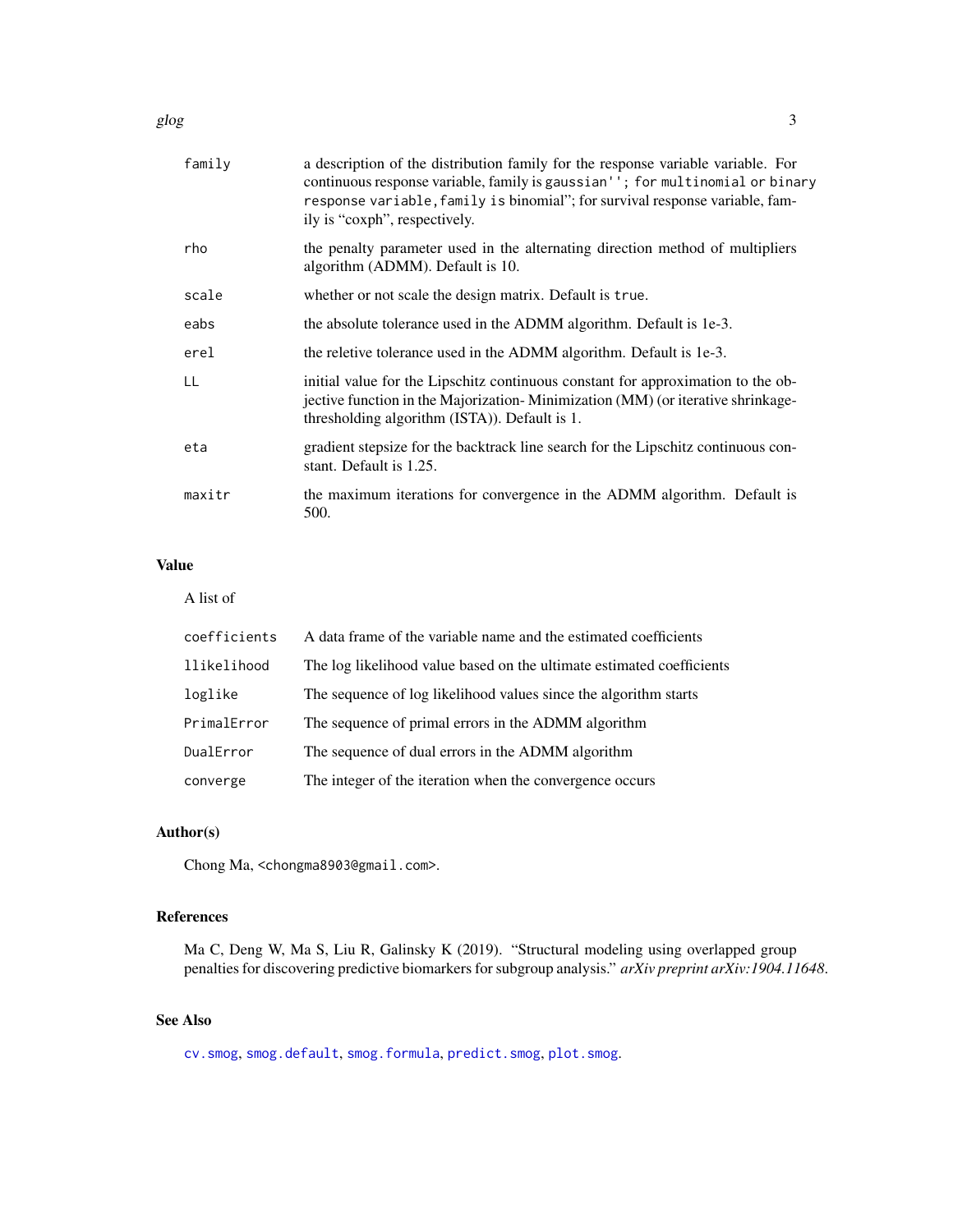4 penalty and the contract of the contract of the contract of the contract of the contract of the contract of the contract of the contract of the contract of the contract of the contract of the contract of the contract of

# Examples

```
set.seed(2018)
# generate design matrix x
n=50;p=100
s=10
x=matrix(0,n,1+2*p)
x[,1]=sample(c(0,1),n,replace = TRUE)x[,seq(2,1+2*p,2)]=matrix(rnorm(n*p),n,p)x[,seq(3, 1+2*p, 2)]=x[,seq(2, 1+2*p, 2)]*x[, 1]gc = c(p+1, rep(1:p,rep(2,p))) # groupsv=c(\emptyset, rep(1,2*p)) # penalization status
# generate beta
beta=c(rnorm(13,0,2),rep(0,ncol(x)-13))
beta[c(2,4,7,9)]=0
# generate y
data1=x%*%beta
noise1=rnorm(n)
snr1=as.numeric(sqrt(var(data1)/(s*var(noise1))))
y1=data1+snr1*noise1
lambda = c(8, 0, 8)hierarchy = 1
gfit1 = glog(y1, x, g, v, lambda, hierarchy, family = "gaussian")
```
penalty *Penalty function on the composite L2, L2-Square, and L1 penalties*

# Description

Penalty function on the composite L2, L2-Square, and L1 penalties

# Usage

```
penalty(x, lambda, hierarchy, d)
```

| X         | A vector of two numeric values, in which $x_1$ represents the prognostic effect,<br>and $x_2$ for the predictive effect, respectively.                                                                                                                                                                         |
|-----------|----------------------------------------------------------------------------------------------------------------------------------------------------------------------------------------------------------------------------------------------------------------------------------------------------------------|
| lambda    | a vector of three penalty parameters. $\lambda_1$ and $\lambda_2$ are L2 and L2-Square (ridge)<br>penalties for x in a group level, and $\lambda_3$ is the L1 penalty for $x_2$ , respectively.                                                                                                                |
| hierarchy | a factor value in levels 0, 1, 2, which represent different hierarchical structure in<br>x, respectively. When hierarchy=0, $\lambda_2$ and $\lambda_3$ are forced to be zeroes; when<br>hierarchy=1, $\lambda_2$ is forced to be zero; when hierarchy=2, there is no constraint<br>on $\lambda$ 's. See smog. |
| d         | indices for overlapped variables in x.                                                                                                                                                                                                                                                                         |

<span id="page-3-0"></span>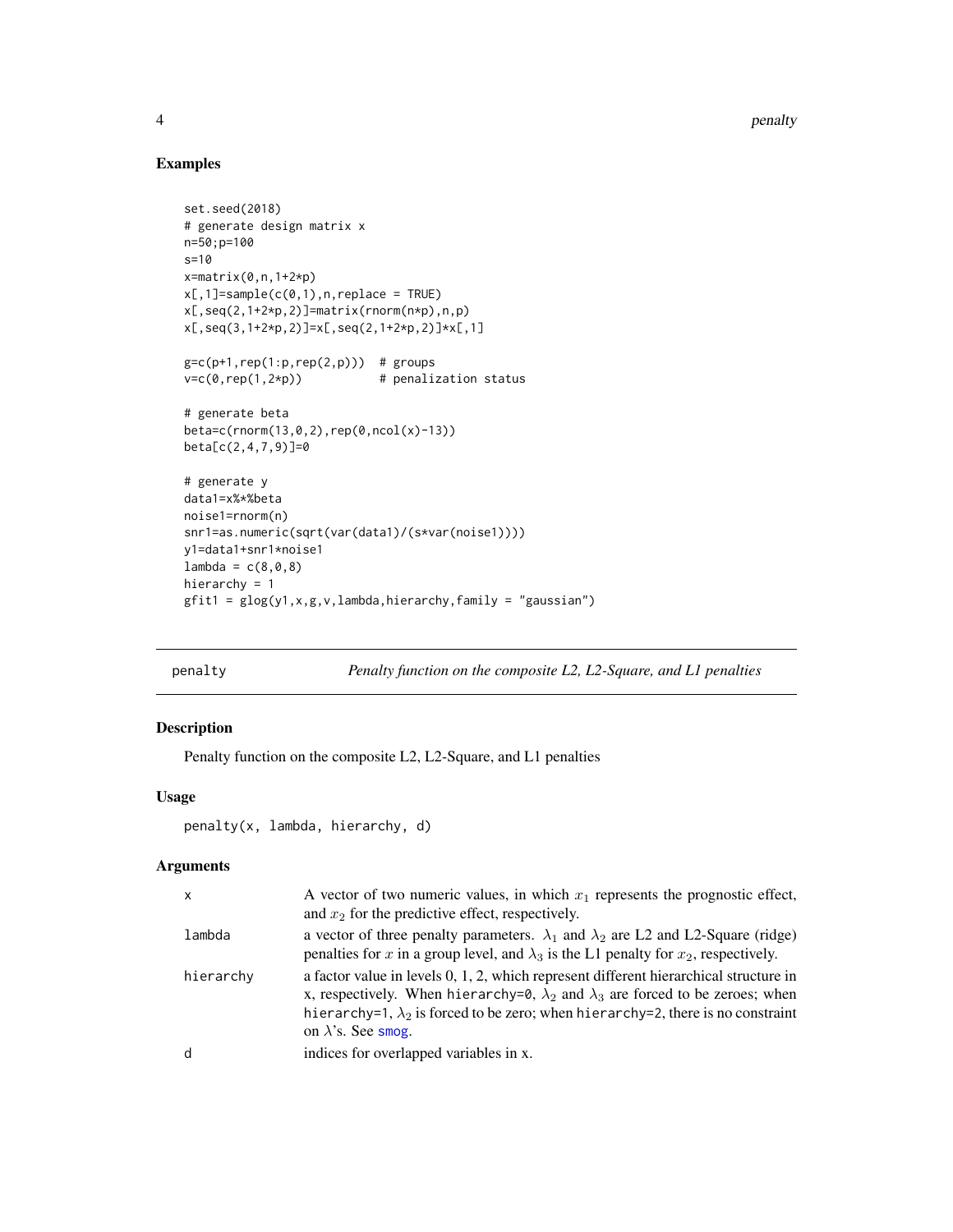# <span id="page-4-0"></span>plot.cv.cglasso 5

# Value

A numeric value of the penalty function based on the composition of L2, L2-Square, and L2 penalties.

### Author(s)

Chong Ma, <chongma8903@gmail.com>.

#### References

Ma C, Deng W, Ma S, Liu R, Galinsky K (2019). "Structural modeling using overlapped group penalties for discovering predictive biomarkers for subgroup analysis." *arXiv preprint arXiv:1904.11648*.

#### See Also

[cv.smog](#page-0-0), [smog.default](#page-13-1), [smog.formula](#page-13-2), [predict.smog](#page-8-1), [plot.smog](#page-7-1).

#### Examples

 $penalty(x = rnorm(6, 2, 1),$  lambda =  $c(0.5, 0.3, 0.1),$  hierarchy = 0, d =  $c(1, 1, 2, 2, 3, 3)$ )

plot.cv.cglasso *plot method for objects of* cv.cglasso *class*

#### Description

Yields a cross-validation curve, and error bars within one standard deviation of the curve, as a function of the group penalty  $\lambda_1$ .

# Usage

## S3 method for class 'cv.cglasso'  $plot(x, \ldots)$ 

#### Arguments

| $\boldsymbol{\mathsf{x}}$ | An fitted object in "cv.cglasso" class. |
|---------------------------|-----------------------------------------|
| $\cdots$                  | Other graphical parameters to ggplot2.  |

### Author(s)

Chong Ma, <chongma8903@gmail.com>.

#### References

Ma C, Deng W, Ma S, Liu R, Galinsky K (2019). "Structural modeling using overlapped group penalties for discovering predictive biomarkers for subgroup analysis." *arXiv preprint arXiv:1904.11648*.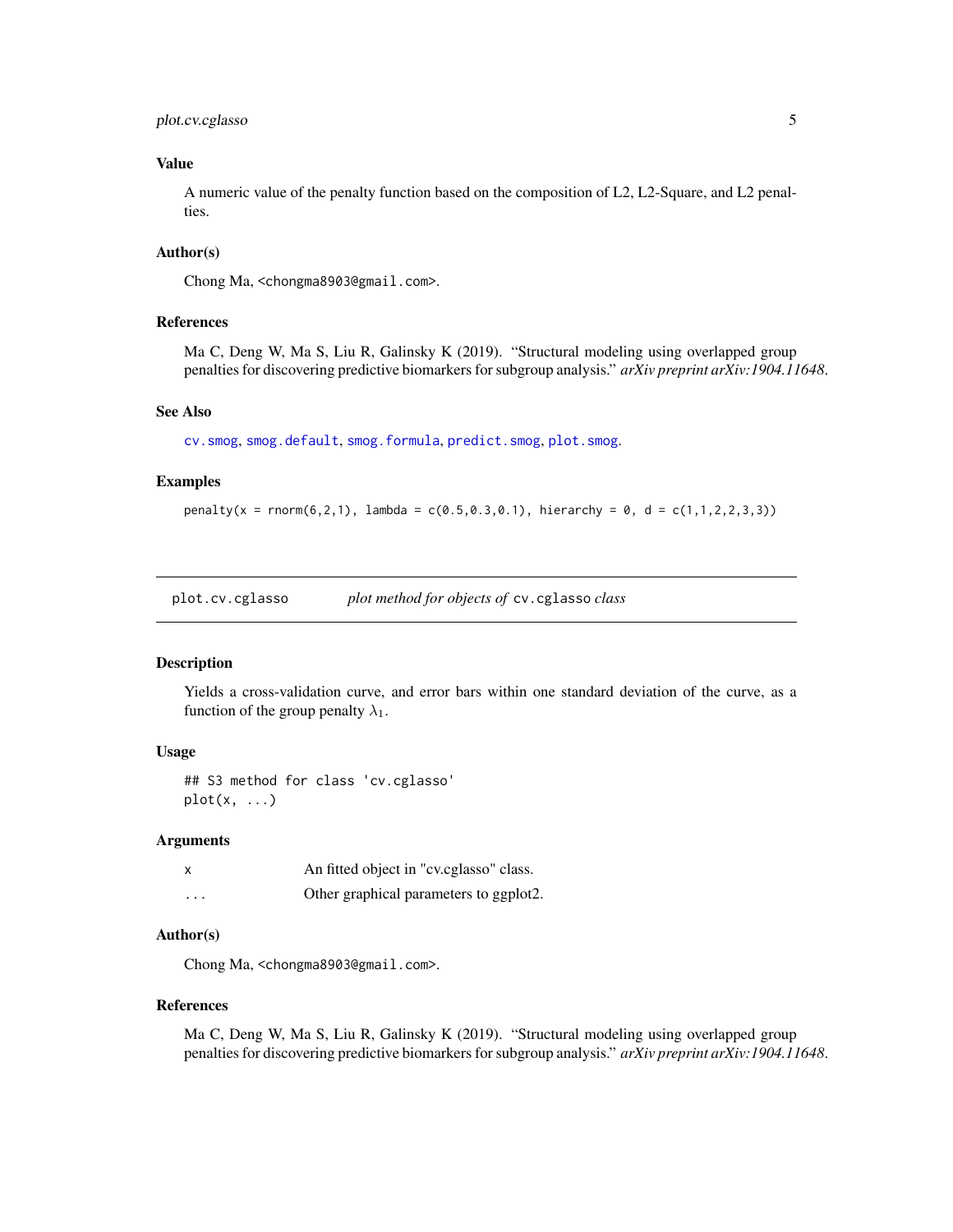# <span id="page-5-0"></span>See Also

[cv.cglasso,](#page-0-0) [cv.smog,](#page-0-0) [smog.](#page-0-0)

# Examples

```
# generate design matrix x
set.seed(2018)
n=50;p=20
s=10
x=matrix(0,n,1+2*p)
x[,1]=sample(c(0,1),n,replace = TRUE)x[,seq(2,1+2*p,2)]=matrix(rnorm(n*p),n,p)x[,seq(3,1+2*p,2)]=x[,seq(2,1+2*p,2)]*x[,1]gc = c(p+1, rep(1:p,rep(2,p))) # groupsv=c(\emptyset, rep(1,2*p)) # penalization status
label=c("t",rep(c("prog","pred"),p)) # type of predictor variables
# generate beta
beta=c(rnorm(13,0,2),rep(0,ncol(x)-13))
beta[c(2,4,7,9)]=0# generate y
data=x%*%beta
noise=rnorm(n)
snr=as.numeric(sqrt(var(data)/(s*var(noise))))
y=data+snr*noise
cvfit=cv.cglasso(x,y,g,v,label,family="gaussian", nlambda.max = 20)
plot(cvfit)
```
plot.cv.smog *plot method for objects of* cv.smog *class*

#### Description

Yield a search path for optimal group penalty  $G - \lambda$  and  $I - \lambda$  using the mean-squared errors from the cross-validations.

#### Usage

## S3 method for class 'cv.smog'  $plot(x, \ldots)$ 

| X        | An fitted object in "cv.smog" class.   |
|----------|----------------------------------------|
| $\cdots$ | Other graphical parameters to ggplot2. |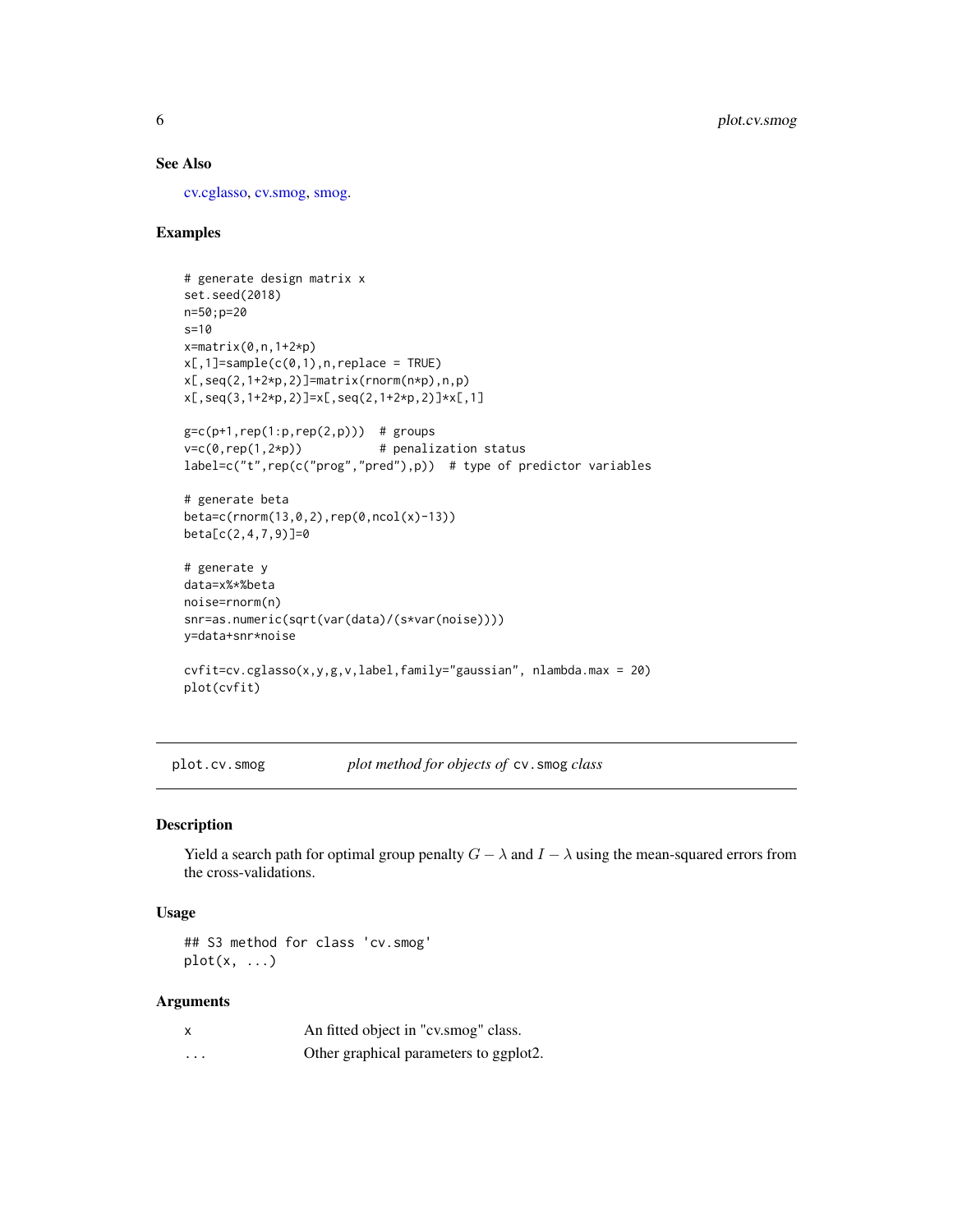# <span id="page-6-0"></span>plot.cv.smog 7

# Details

x-axis represents the group tuning parameter  $\lambda_G$  and y-axis for the interaction tuning parameter  $\lambda_I$ , respectively. The point size demonstrates the maganitude of MSE or negative log-likelihood.

#### Author(s)

Chong Ma, <chongma8903@gmail.com>.

#### References

Ma C, Deng W, Ma S, Liu R, Galinsky K (2019). "Structural modeling using overlapped group penalties for discovering predictive biomarkers for subgroup analysis." *arXiv preprint arXiv:1904.11648*.

#### See Also

[smog,](#page-0-0) [cv.smog,](#page-0-0) [cv.cglasso.](#page-0-0)

```
# generate design matrix x
set.seed(2018)
n=100;p=20
s=10
x=matrix(0,n,1+2*p)
x[,1]=sample(c(0,1),n,replace = TRUE)x[,seq(2,1+2*p,2)]=matrix(rnorm(n*p),n,p)
x[,seq(3,1+2*p,2)]=x[,seq(2,1+2*p,2)]*x[,1]
g = c(p+1, rep(1:p, rep(2,p))) # groups
v=c(\theta, rep(1,2*p)) # penalization status
label=c("t",rep(c("prog","pred"),p)) # type of predictor variables
# generate beta
beta=c(rnorm(13,0,2),rep(0,ncol(x)-13))
beta[c(2,4,7,9)]=0
# generate y
data=x%*%beta
noise=rnorm(n)
snr=as.numeric(sqrt(var(data)/(s*var(noise))))
y=data+snr*noise
cvfit=cv.smog(x,y,g,v,label,type = "AIC", family="gaussian")
plot(cvfit)
```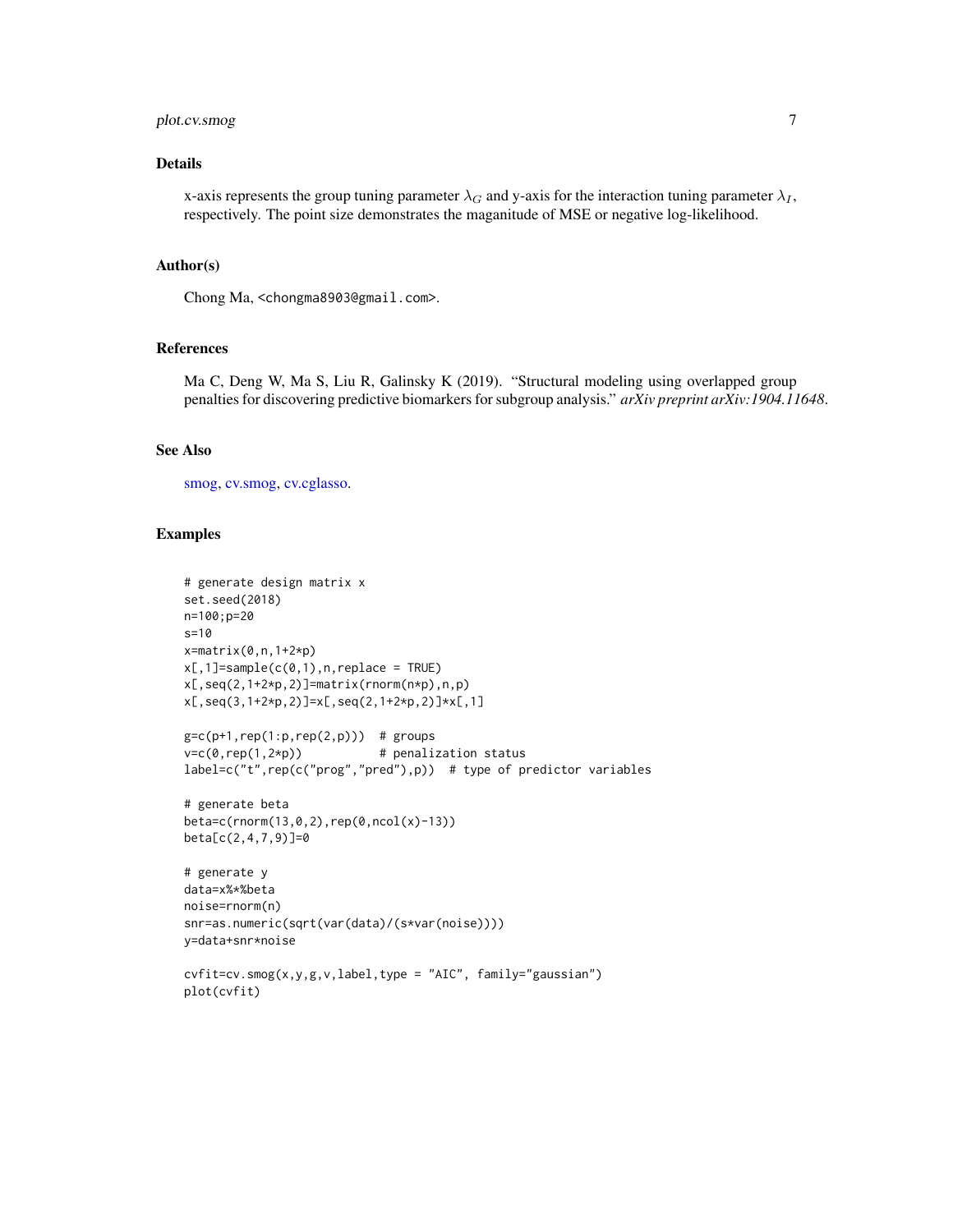<span id="page-7-1"></span><span id="page-7-0"></span>

plot.smog can produce a panel of plots for the primal errors, dual errors, and the penalized loglikelihood values, based on the provided fitted model (x) in the S3method of smog.

#### Usage

```
## S3 method for class 'smog'
plot(x, type = "l", xlab = "iteration",caption = list("primal error", "dual error", "log-likelihood"), ...)
```
# Arguments

|            | a fitted object of class inheriting from smog.                        |
|------------|-----------------------------------------------------------------------|
| type, xlab | default line types and x axis labels for the panel of plots.          |
| caption    | a list of y axes labels for the panel of plots.                       |
| $\ddotsc$  | additional arguments that could be supplied to plot. default and par. |

#### Details

For the panel of three plots, the xlab is "iterations" and the type is "l", by default. The ylab are "primal error", "dual error","log-likelihood", respectively. This panel of plots can reflect the convergence performance for the algorithm used in [smog](#page-0-0).

#### Author(s)

Chong Ma, <chongma8903@gmail.com>.

#### References

Ma C, Deng W, Ma S, Liu R, Galinsky K (2019). "Structural modeling using overlapped group penalties for discovering predictive biomarkers for subgroup analysis." *arXiv preprint arXiv:1904.11648*.

# See Also

[par](#page-0-0), [plot.default](#page-0-0), [predict.smog](#page-8-1), [smog.default](#page-13-1), [cv.smog](#page-0-0).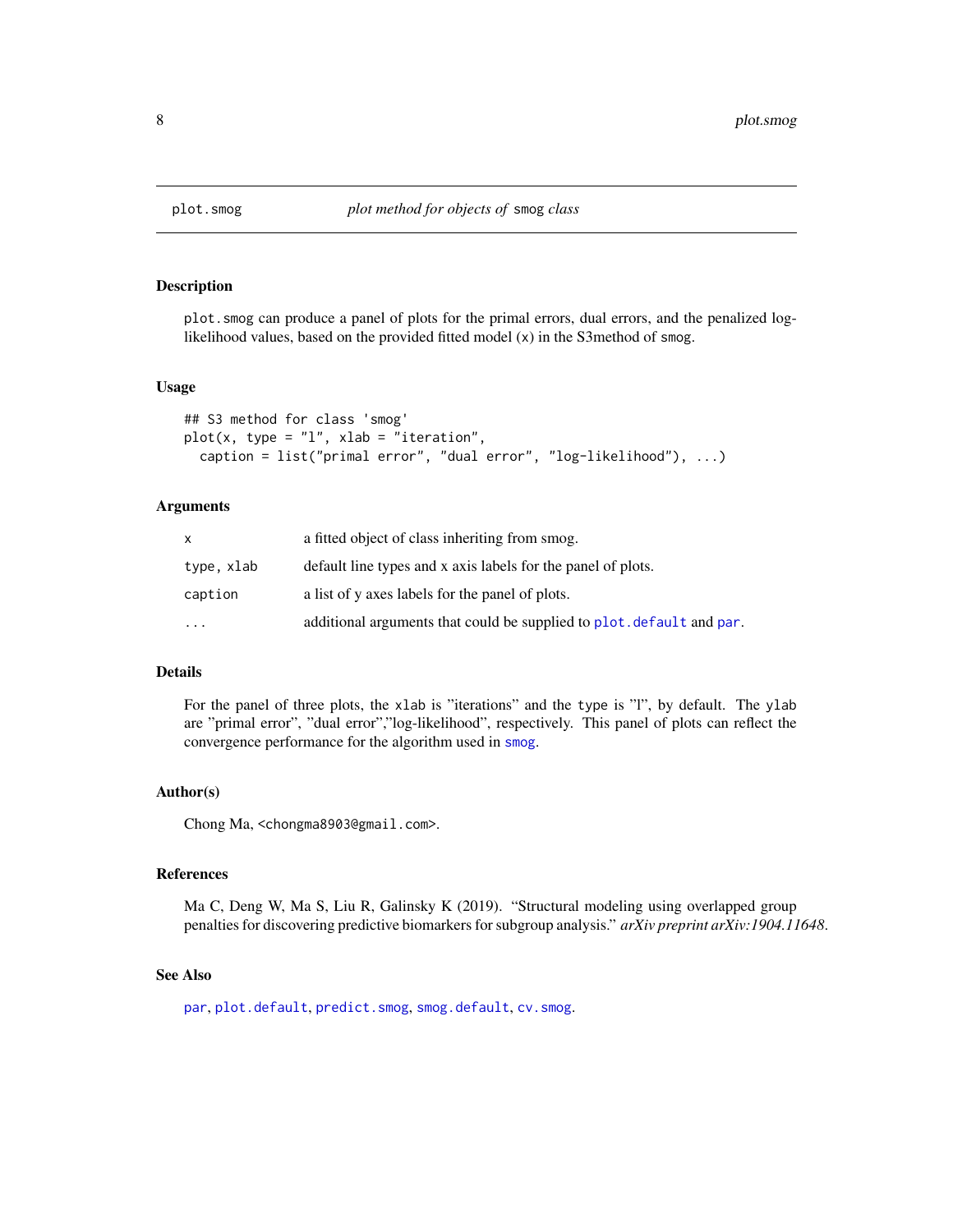<span id="page-8-1"></span><span id="page-8-0"></span>

predict.smog can produce the prediction for user-given new data, based on the provided fitted model (object) in the S3method of smog. If the newdata omitted, it would output the prediction for the fitted model itself. The yielded result should match with the family in the provided model. See [smog](#page-0-0).

#### Usage

```
## S3 method for class 'smog'
predict(object, newdata = NULL, family = "gaussian",
  ...)
```
# Arguments

| object  | a fitted object of class inheriting from smog.                                                                                    |
|---------|-----------------------------------------------------------------------------------------------------------------------------------|
| newdata | a data frame containing the predictor variables, which are used to predict. If<br>omitted, the fitted linear predictors are used. |
| family  | a description of distribution family for which the response variable is to be pre-<br>dicted.                                     |
| .       | additional arguments affecting the predictions produced.                                                                          |

#### Details

If newdata = NULL, the fitted.value based on the object is used for the prediction. For family  $=$ "coxph", the returned prediction value is the risk score.

#### Value

If family  $=$  "gaussian", a vector of prediction for the response is returned. For family  $=$  "coxph", a vector of predicted risk score is returned. When family = "binomial", it outputs a data frame containing the predicted group labels and the corresponding probabilies.

# Author(s)

Chong Ma, <chongma8903@gmail.com>.

# References

Ma C, Deng W, Ma S, Liu R, Galinsky K (2019). "Structural modeling using overlapped group penalties for discovering predictive biomarkers for subgroup analysis." *arXiv preprint arXiv:1904.11648*.

#### See Also

[smog.default](#page-13-1), [smog.formula](#page-13-2), [cv.smog](#page-0-0), [plot.smog](#page-7-1).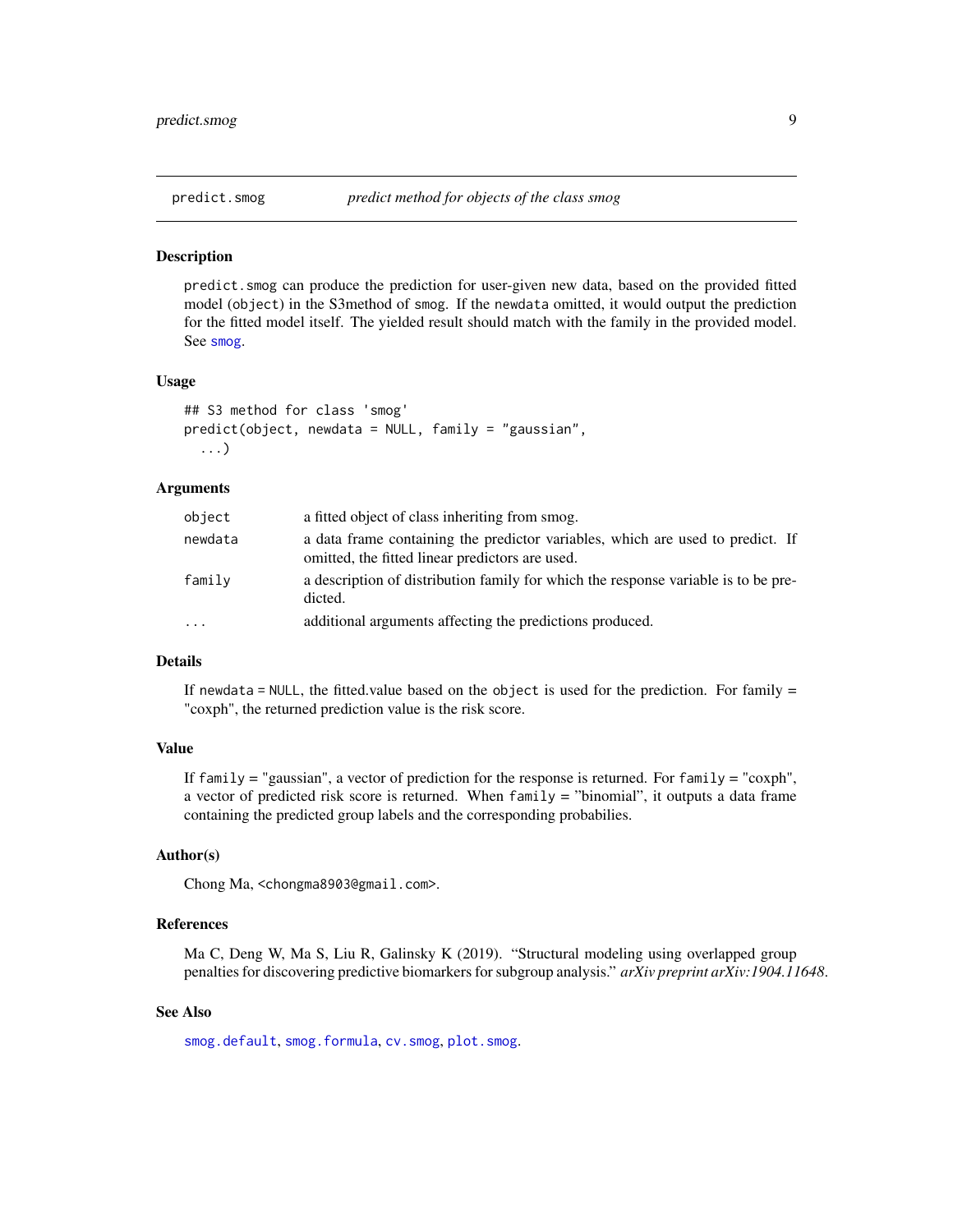<span id="page-9-0"></span>

Composite proximal operator based on L2, L2-Square, and L1 penalties

#### Usage

prox(x, lambda, hierarchy, d)

# Arguments

| $\mathsf{x}$ | A numeric vector of two.                                                                                                                                                                                                                                                                                       |
|--------------|----------------------------------------------------------------------------------------------------------------------------------------------------------------------------------------------------------------------------------------------------------------------------------------------------------------|
| lambda       | a vector of three penalty parameters. $\lambda_1$ and $\lambda_2$ are L2 and L2-Square (ridge)<br>penalties for x in a group level, and $\lambda_3$ is the L1 penalty for $x_2$ , respectively.                                                                                                                |
| hierarchy    | a factor value in levels 0, 1, 2, which represent different hierarchical structure in<br>x, respectively. When hierarchy=0, $\lambda_2$ and $\lambda_3$ are forced to be zeroes; when<br>hierarchy=1, $\lambda_2$ is forced to be zero; when hierarchy=2, there is no constraint<br>on $\lambda$ 's. See smog. |
| d            | indices for overlapped variables in x.                                                                                                                                                                                                                                                                         |

# Value

A two-dimensional numerical vector, soft-thresholded based on a composition of  $\lambda_1$ ,  $\lambda_2$ , and  $\lambda_3$ .

# Author(s)

Chong Ma, <chongma8903@gmail.com>.

#### References

Ma C, Deng W, Ma S, Liu R, Galinsky K (2019). "Structural modeling using overlapped group penalties for discovering predictive biomarkers for subgroup analysis." *arXiv preprint arXiv:1904.11648*.

# See Also

[cv.smog](#page-0-0), [smog.default](#page-13-1), [smog.formula](#page-13-2), [predict.smog](#page-8-1), [plot.smog](#page-7-1).

```
prox(x = rnorm(6, 2, 1), lambda = c(0.5, 0.3, 0.1), hierarchy = 0, d = c(1, 1, 2, 2, 3, 3))
```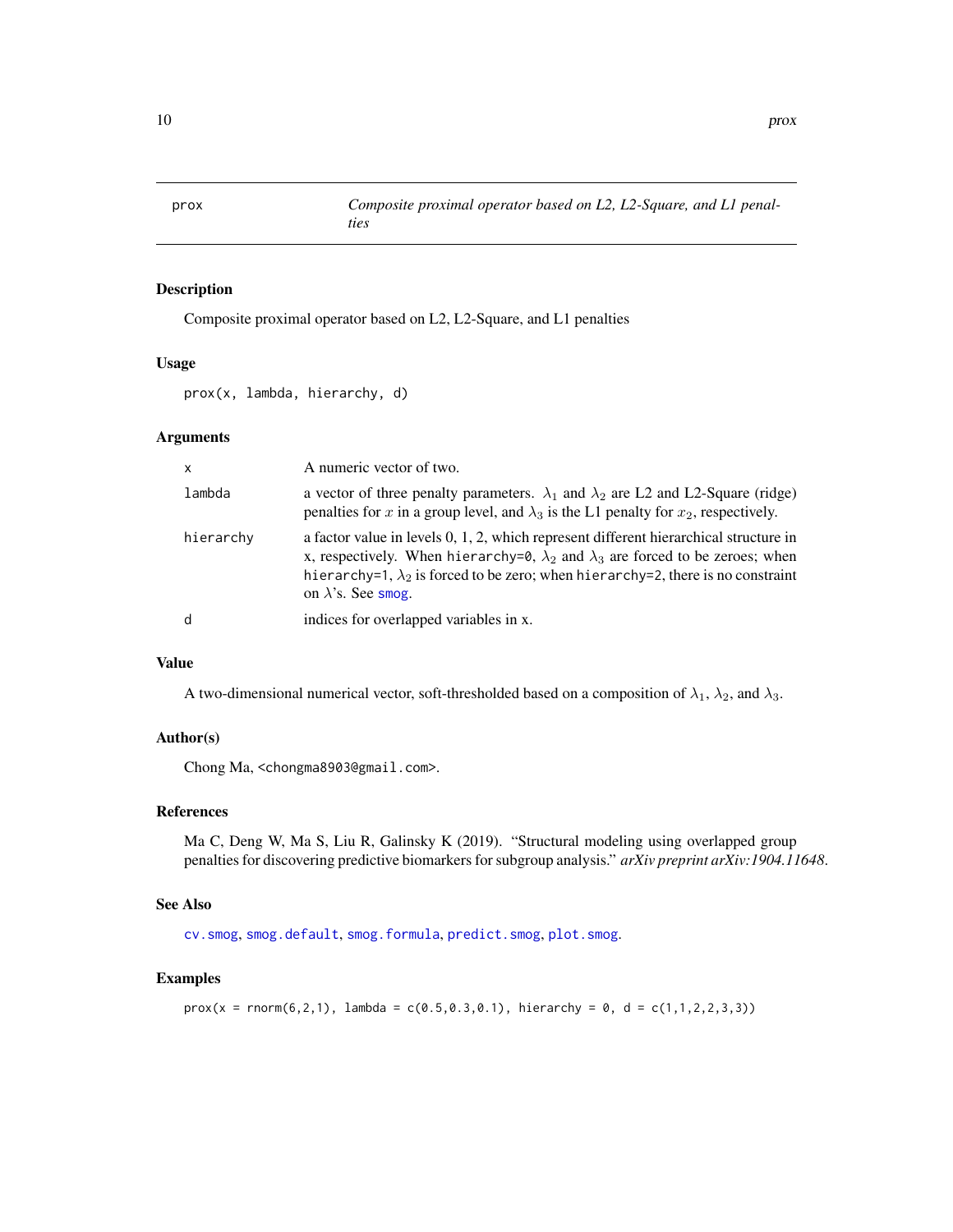<span id="page-10-0"></span>

L1 proximal operator

# Usage

proxL1(x, lambda)

# Arguments

| $\boldsymbol{\mathsf{x}}$ | numeric value.                              |
|---------------------------|---------------------------------------------|
| lambda                    | numeric value for the L1 penalty parameter. |

# Value

A numeric value soft-thresholded by  $\lambda$ , which is  $sign(x)(|x| - \lambda)_{+}$ .

# Author(s)

Chong Ma, <chongma8903@gmail.com>.

#### References

Ma C, Deng W, Ma S, Liu R, Galinsky K (2019). "Structural modeling using overlapped group penalties for discovering predictive biomarkers for subgroup analysis." *arXiv preprint arXiv:1904.11648*.

# Examples

proxL1(2.0,0.5)

proxL2 *L2 proximal operator*

# Description

L2 proximal operator

# Usage

proxL2(x, lambda)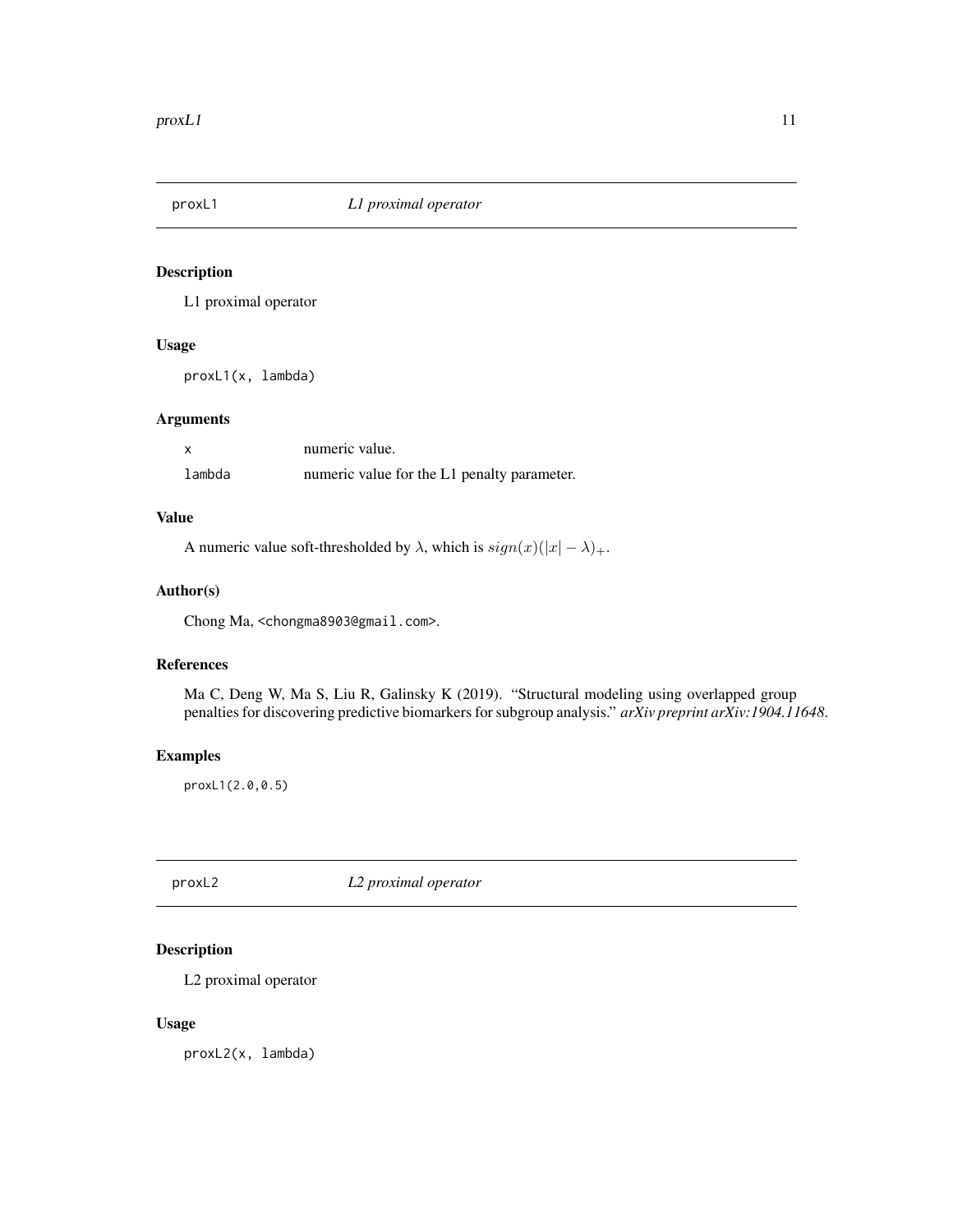#### <span id="page-11-0"></span>Arguments

| X      | A vector of p numerical values.             |
|--------|---------------------------------------------|
| lambda | numeric value for the L2 penalty parameter. |

# Value

A numeric vector soft-thresholded by  $\lambda$  as a group, which is  $(1 - \frac{\lambda \sqrt{p}}{\sqrt{x_1^2 + \dots + x_p^2}})_{+}x$ .

#### Author(s)

Chong Ma, <chongma8903@gmail.com>.

# References

Ma C, Deng W, Ma S, Liu R, Galinsky K (2019). "Structural modeling using overlapped group penalties for discovering predictive biomarkers for subgroup analysis." *arXiv preprint arXiv:1904.11648*.

# Examples

proxL2(rnorm(6,2,1),0.5)

sim\_rct\_biomarker *Simulate a randomized clinical trial with biomarkers*

# Description

sim\_rct\_biomarker is used to simulate clinical trial data with specified treatment, prognostic, and predictive effect sizes.

#### Usage

```
sim\_rct\_biomarker(n = 50, p = 100, p\_prog = 5, p\_pred = 5,p_{\text{both}} = 5, v_{\text{at}} = 0.4, v_{\text{pro}} = 0.2, v_{\text{pred}} = 0.2,
  v_error = 0.2, corr = NULL, family = "gaussian", ...)
```

| n      | Number of subjects.                                              |
|--------|------------------------------------------------------------------|
| p      | Number of biomarkers.                                            |
| p_prog | Number of biomarkers with prognostic effects only.               |
| p_pred | Number of biomarkers with predictive effects only.               |
| p_both | Number of biomarkers with both prognostic and predictive effects |
| v_trt  | Variance of response due to treatment.                           |
| v_prog | Variance of response due to prognostic effects.                  |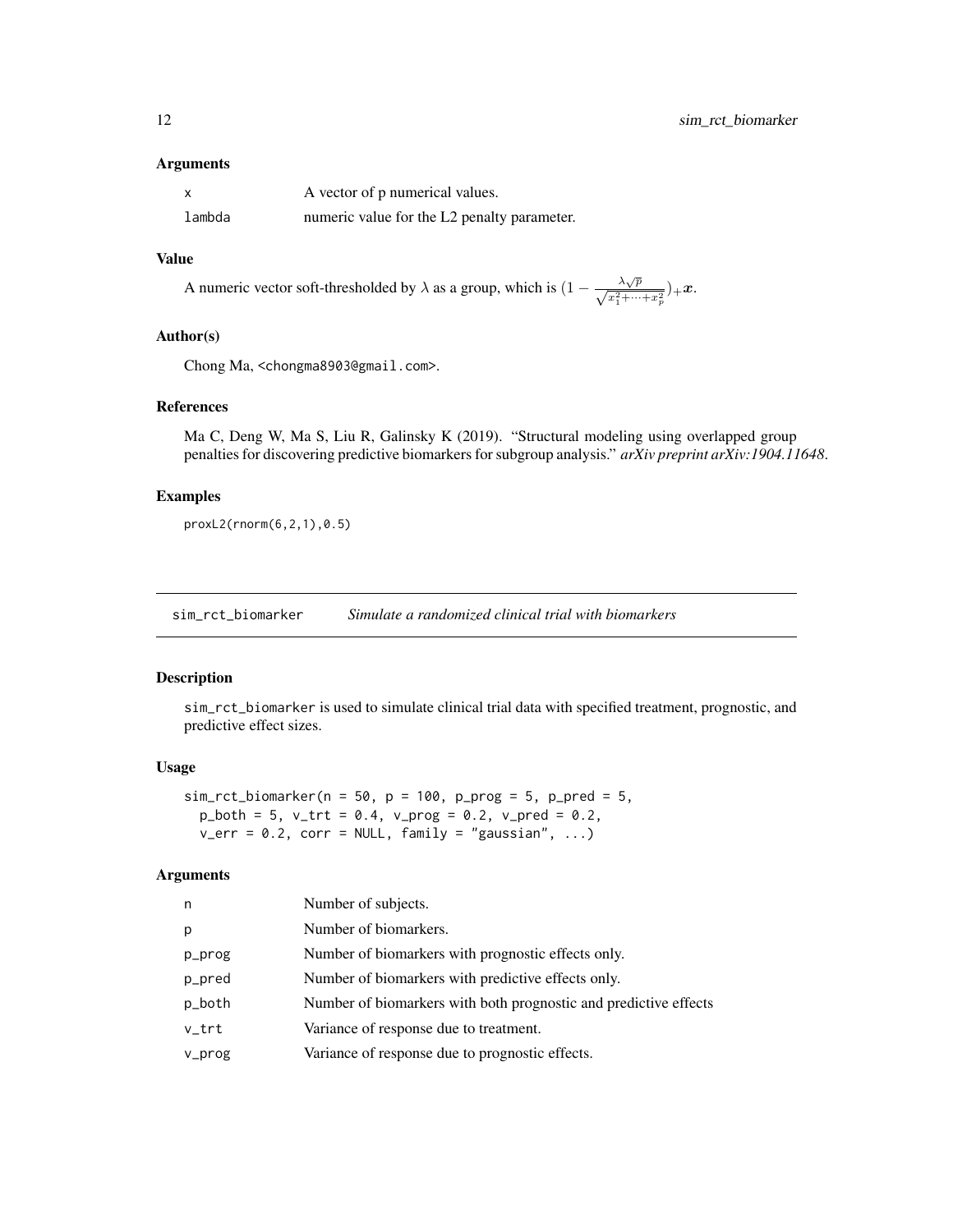# sim\_rct\_biomarker 13

| v_pred    | Variance of response due to predictive effects.                                                           |
|-----------|-----------------------------------------------------------------------------------------------------------|
| v_err     | Variance of response due to random noise.                                                                 |
| corr      | Autocorrelation parameter between biomarkers, default is NULL.                                            |
| family    | The distribution family for response variable, can be gaussian'', or binomial".<br>Default is "gaussian". |
| $\ddotsc$ | further arguments passed to or from other methods.                                                        |

#### Value

A list containing several variables.

- T Treatment status in 1 or -1 values.
- X Biomarkers.
- W Hadamard product of treatment and biomarkers.
- M Model matrix binding of T, X, and W.
- Y Response.
- Y0 Response without error.
- tau Treatment effect.
- beta Prognostic effects.
- gamma Predictive effects.
- theta All effects corresponding to M.

#### Author(s)

Chong Ma <chong.ma@yale.edu>, Kevin Galinsky <Kevin.Galinsky@takeda.com>.

# References

Ma C, Deng W, Ma S, Liu R, Galinsky K (2019). "Structural modeling using overlapped group penalties for discovering predictive biomarkers for subgroup analysis." *arXiv preprint arXiv:1904.11648*.

```
sim <- sim_rct_biomarker(n = 1e3)
var(as.vector(sim$T * sim$tau))
var(as.vector(sim$X %*% sim$beta))
var(as.vector(sim$W %*% sim$gamma))
```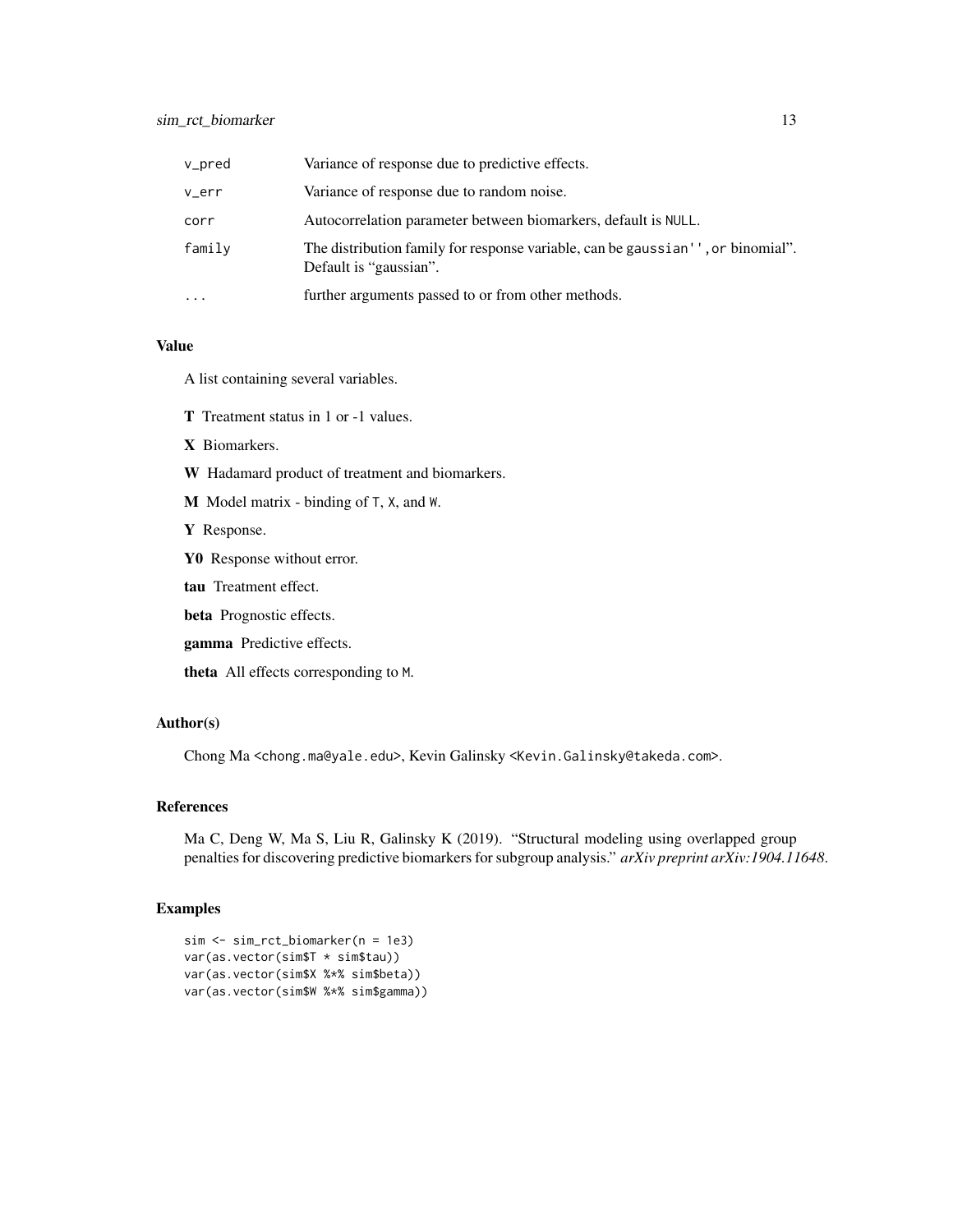<span id="page-13-1"></span><span id="page-13-0"></span>smog.default *Generalized linear model constraint on hierarchical structure by using overlapped group penalty*

# <span id="page-13-2"></span>Description

smog fits a linear non-penalized phynotype (demographic) variables such as age, gender, treatment, etc, and penalized groups of prognostic effect (main effect) and predictive effect (interaction effect), by satisfying the hierarchy structure: if a predictive effect exists, its prognostic effect must be in the model. It can deal with continuous, binomial or multinomial, and survival response variables, underlying the assumption of Gaussian, binomial (multinomial), and Cox proportional hazard models, respectively. It can accept [formula](#page-0-0), and output coefficients table, fitted.values, and convergence information produced in the algorithm iterations.

# Usage

```
## Default S3 method:
smog(x, y, g, v, label, lambda1, lambda2, lambda3,
  family = "gaussian", subset = NULL, rho = 10, scale = TRUE,
 eabs = 0.001, erel = 0.001, LL = 1, eta = 1.25, maxitr = 1000,
  ...)
## S3 method for class 'formula'
smog(formula, data = list(), g, v, label, lambda1,
  lambda2, lambda3, ...)
```

| X       | a model matrix, or a data frame of dimensions n by p, in which the columns<br>represents the predictor variables.                                                                                                                                                                                       |
|---------|---------------------------------------------------------------------------------------------------------------------------------------------------------------------------------------------------------------------------------------------------------------------------------------------------------|
| ٧       | response variable, corresponds to the family description. When family is "gaus-<br>sian" or "binomial", y ought to be a numeric vector of observations of length<br>n; when family is "coxph", y represents the survival objects, containing the sur-<br>vival time and the censoring status. See Surv. |
| g       | a vector of group labels for the predictor variables.                                                                                                                                                                                                                                                   |
| V       | a vector of binary values, represents whether or not the predictor variables are<br>penalized. Note that 1 indicates penalization and 0 for not penalization.                                                                                                                                           |
| label   | a character vector, represents the type of predictors in terms of treatment, prog-<br>nostic, and predictive effects by using "t", "prog", and "pred", respectively.                                                                                                                                    |
| lambda1 | penalty parameter for the L2 norm of each group of prognostic and predictive<br>effects.                                                                                                                                                                                                                |
| lambda2 | ridge penalty parameter for the squared L2 norm of each group of prognostic<br>and predictive effects.                                                                                                                                                                                                  |
| lambda3 | penalty parameter for the L1 norm of predictive effects.                                                                                                                                                                                                                                                |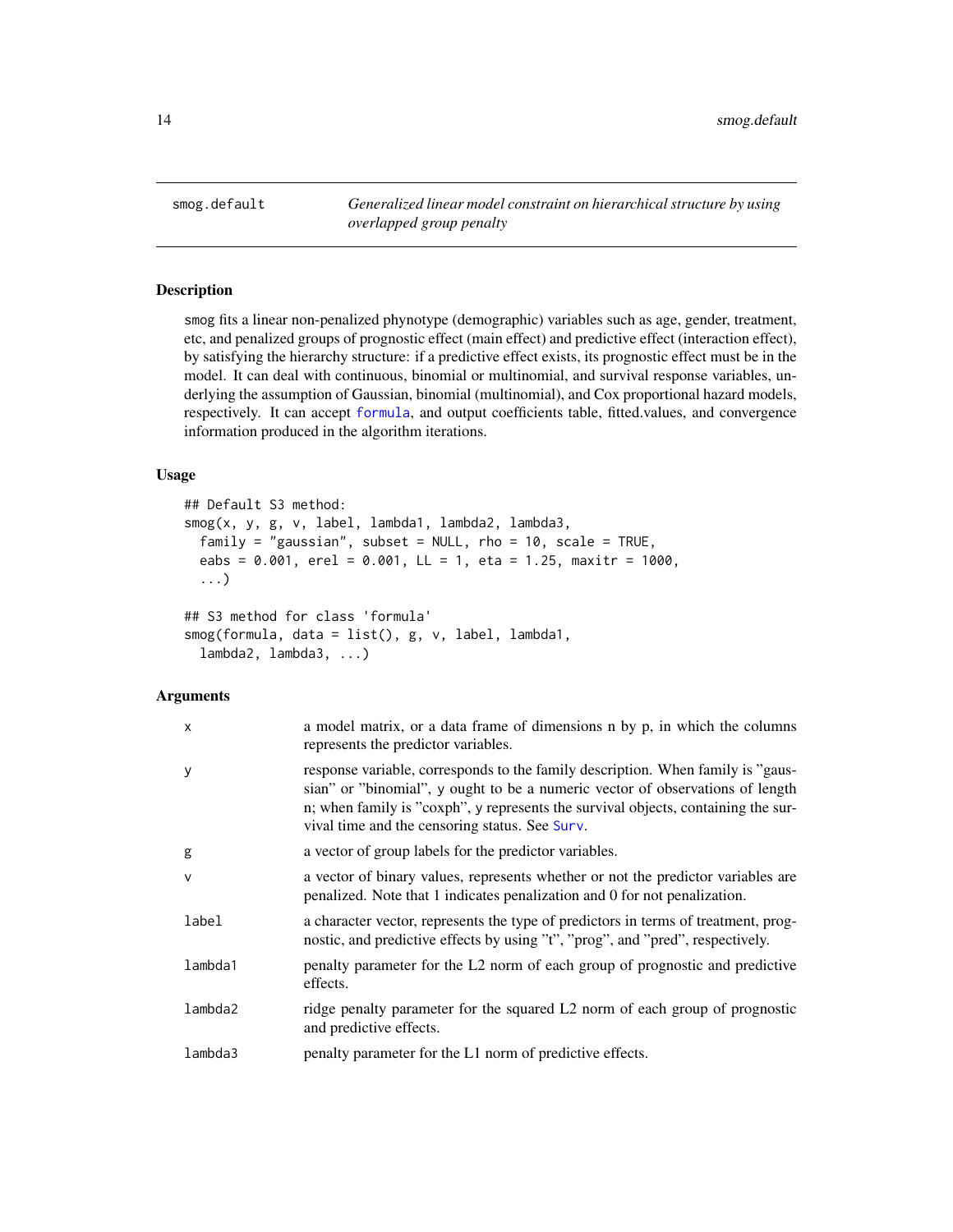<span id="page-14-0"></span>

| family   | a description of the distribution family for the response variable variable. For<br>continuous response variable, family is "gaussian"; for multinomial or binary<br>response variable, family is "binomial"; for survival response variable, family is<br>"coxph", respectively. |
|----------|-----------------------------------------------------------------------------------------------------------------------------------------------------------------------------------------------------------------------------------------------------------------------------------|
| subset   | an optional vector specifying a subset of observations to be used in the model<br>fitting. Default is NULL.                                                                                                                                                                       |
| rho      | the penalty parameter used in the alternating direction method of multipliers<br>(ADMM) algorithm. Default is 10.                                                                                                                                                                 |
| scale    | whether or not scale the design matrix. Default is TRUE.                                                                                                                                                                                                                          |
| eabs     | the absolute tolerance used in the ADMM algorithm. Default is 1e-3.                                                                                                                                                                                                               |
| erel     | the reletive tolerance used in the ADMM algorithm. Default is 1e-3.                                                                                                                                                                                                               |
| LL       | initial value for the Lipschitz continuous constant for approximation to the ob-<br>jective function in the Majorization-Minimization (MM) (or iterative shrinkage-<br>thresholding algorithm (ISTA)). Default is 1.                                                              |
| eta      | gradient stepsize for the backtrack line search for the Lipschitz continuous con-<br>stant. Default is 1.25.                                                                                                                                                                      |
| maxitr   | the maximum iterations for convergence in the ADMM algorithm. Default is<br>1000.                                                                                                                                                                                                 |
| $\cdots$ | other relevant arguments that can be supplied to smog.                                                                                                                                                                                                                            |
| formula  | an object of class "formula": a symbolic description of the model to be fitted.<br>Should not include the intercept.                                                                                                                                                              |
| data     | an optional data frame, containing the variables in the model.                                                                                                                                                                                                                    |

#### Details

The formula has the form response  $\sim \theta$  + terms where terms is a series of predictor variables to be fitted for response. For gaussian family, the response is a continuous vector. For binomial family, the response is a factor vector, in which the last level denotes the "pivot". For coxph family, the response is a [Surv](#page-0-0) object, containing the survival time and censoring status.

# Value

smog returns an object of class inhering from "smog". The generic accessor functions coef, coefficients, fitted.value, and predict can be used to extract various useful features of the value returned by smog. An object of "smog" is a list containing at least the following components:

#### :

- coefficients Data frame containing the nonzero predictor variables' indexes, names, and estimates. When family is "binomial", the estimates have K-1 columns, each column representing the weights for the corresponding group. The last group behaves the "pivot".
- fitted.values The fitted mean values for the response variable, for family is "gaussian". When family is "binomial", the fitted.values are the probabilies for each class; when family is "coxph", the fitted.values are risk scores.
- residuals The residual is trivial for family = "gaussian". For family = "binomial", Pearson residuals is returned; and for family = "coxph", it yields deviance residuals, i.e., standardized martingale residuals.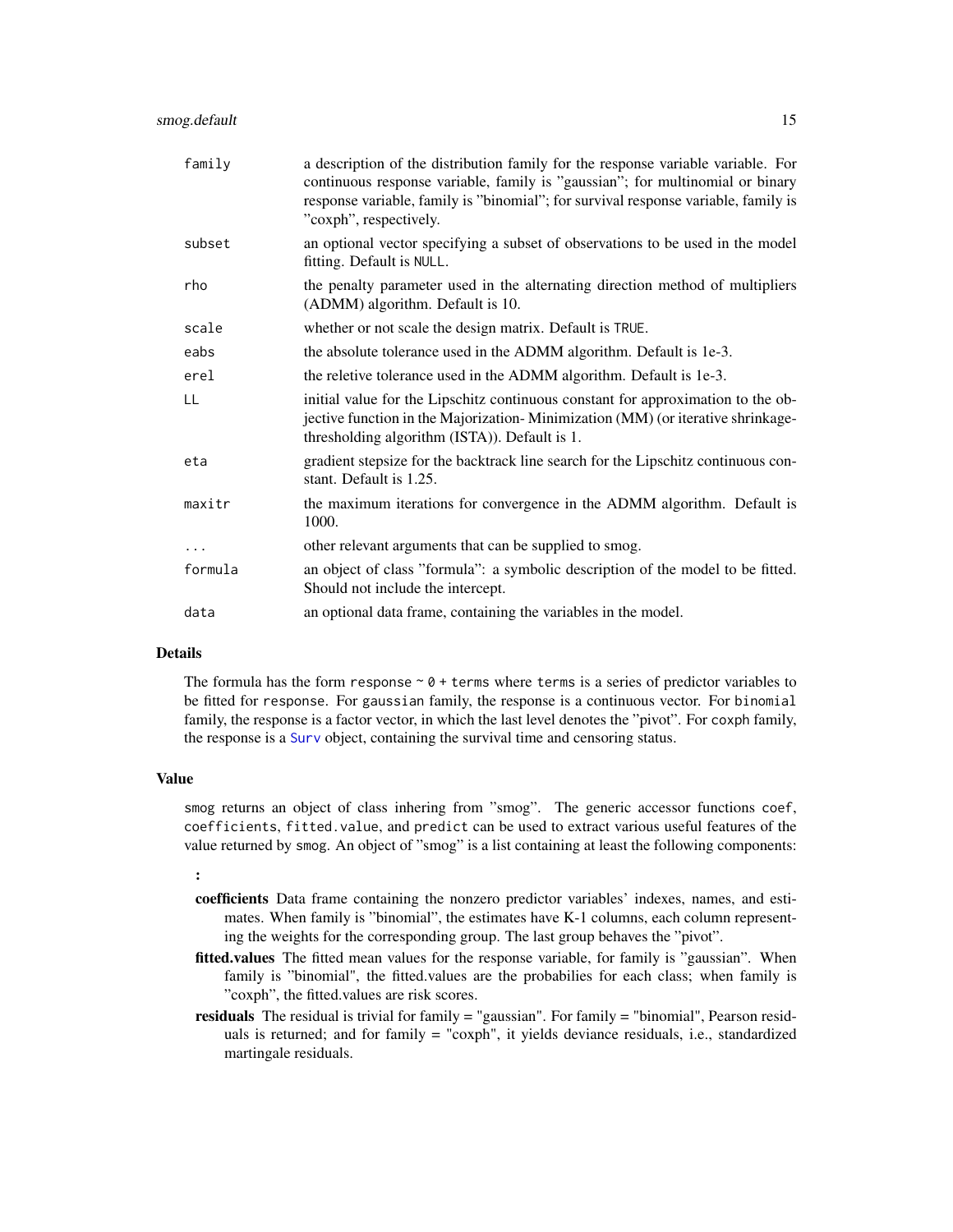- <span id="page-15-0"></span>model A list of estimates for the intercept, treatment effect, and prognostic and predictive effects for the selectd biomarkers.
- weight The weight of predictors resulted from the penalty funciton, is used to calculate the degrees of freedom.
- **DF** the degrees of freedom. When family = "gaussian",  $DF = tr(x'_{\lambda}(x'_{\lambda}x_{\lambda} + W)x_{\lambda})$ . For other families, DF is approximated by  $diag(1/(1+W))$ .
- criteria model selection criteria, including the correction Akaike's Information Criterion (AIC), AIC, Bayesian Information Criterion (BIC), and the generalized cross-validation score (GCV), respectively. See also [cv.smog](#page-0-0).

llikelihood the log-likelihood value for the converged model.

loglike the penalized log-likelihood values for each iteration in the algorithm.

**PrimalError** the averged norms  $||\beta - Z||/\sqrt{p}$  for each iteration, in the ADMM algorithm.

DualError the averaged norms  $||Z^{t+1} - Z^t|| / \sqrt{p}$  for each iteration, in the ADMM algorithm. converge the number of iterations processed in the ADMM algorithm.

call the matched call.

formula the formula supplied.

#### Penalized regression model

The regression function contains the non-penalized predictor variables, and many groups of prognostic and predictive terms, where in each group the prognostic term comes first, followed by the predictive term.

• Penalty function: Different hierachical structures within groups can result from adjusting the penalty parameters in the penalty function:

$$
\Omega(\beta) = \lambda_1 ||\beta|| + \lambda_2 ||\beta||^2 + \lambda_3 |\beta_2|
$$

Where  $\beta = (\beta_1, \beta_2)$ . Note that  $\beta_1$  denotes the prognostic effect (main effect), and  $\beta_2$  for the predictive effect (interactive effect), respectively. When  $\lambda_2 = 0$  and  $\lambda_3 = 0$ , it indicates no structure within groups. When  $\lambda_2 \neq 0$ , the penalty function honors the structure within groups such that: predictive effect  $\neq 0 \implies$  prognostic effect  $\neq 0$ .

• Tuning parameters: rho,eabs,erel,LL,eta are the corresponding parameters used in the itervative shrinkage-thresholding algorithm (ISTA) and the alternating direction method of multipliers algorithm (ADMM).

#### Author(s)

Chong Ma, <chongma8903@gmail.com>.

#### References

Ma C, Deng W, Ma S, Liu R, Galinsky K (2019). "Structural modeling using overlapped group penalties for discovering predictive biomarkers for subgroup analysis." *arXiv preprint arXiv:1904.11648*.

#### See Also

[cv.smog](#page-0-0), [predict.smog](#page-8-1), [plot.smog](#page-7-1).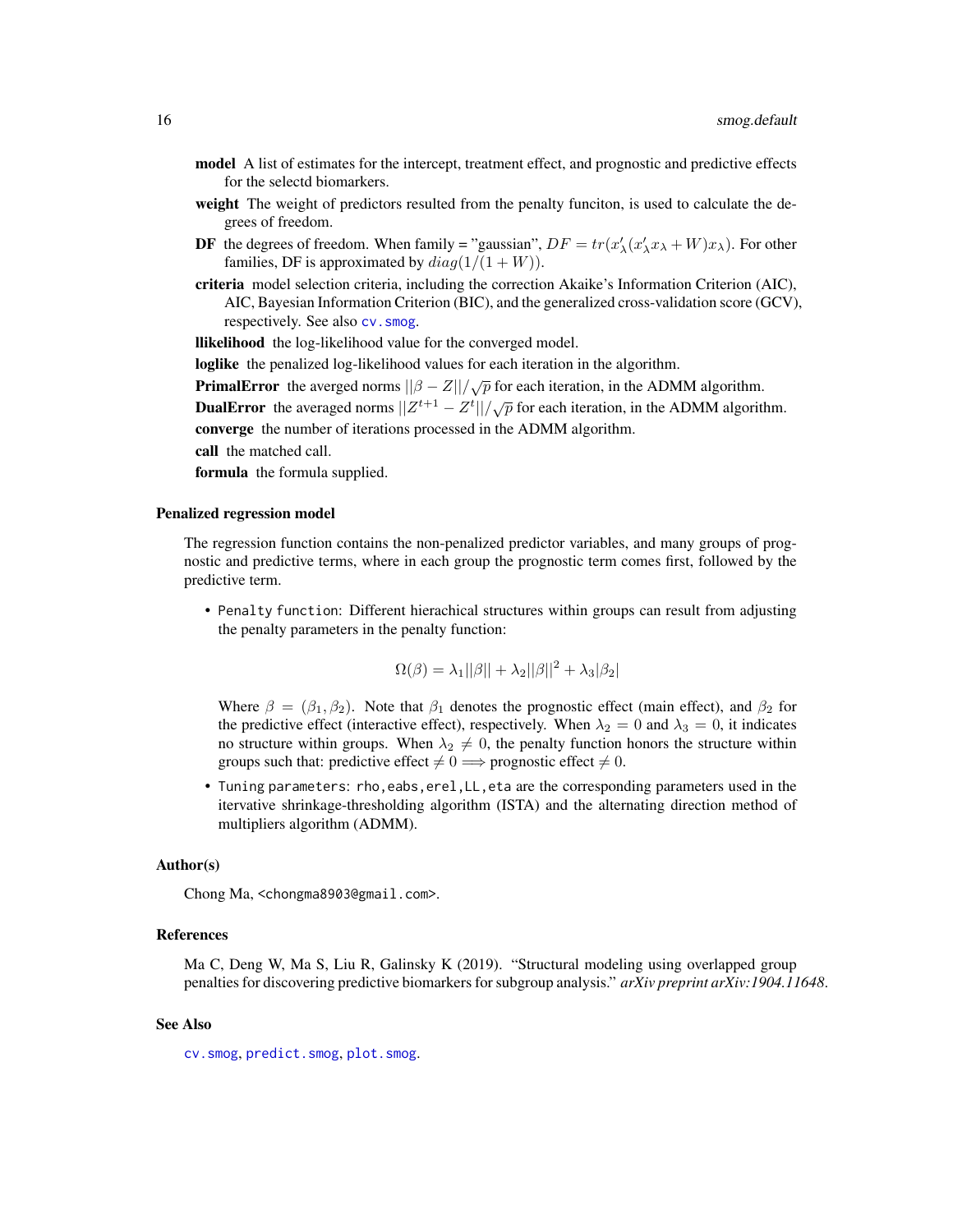# smog.default 17

```
n=100;p=20
set.seed(2018)
# generate design matrix x
s=10
x=matrix(0,n,1+2*p)x[,1]=sample(c(0,1),n,replace = TRUE)x[,seq(2,1+2*p,2)]=matrix(rnorm(n*p),n,p)x[,seq(3,1+2*p,2)]=x[,seq(2,1+2*p,2)]*x[,1]g=c(p+1, rep(1:p,rep(2,p))) # groups
v=c(\theta, rep(1,2*p)) # penalization status
label=c("t",rep(c("prog","pred"),p)) # type of predictor variables
# generate beta
beta=c(rnorm(13,0,2),rep(0,ncol(x)-13))
beta[c(2,4,7,9)]=0
# generate y
data1=x%*%beta
noise1=rnorm(n)
snr1=as.numeric(sqrt(var(data1)/(s*var(noise1))))
y1=data1+snr1*noise1
lfit1=smog(x,y1,g,v,label,lambda1=8,lambda2=0,lambda3=8,family = "gaussian")
## generate binomial data
prob=exp(as.matrix(x)%*%as.matrix(beta))/(1+exp(as.matrix(x)%*%as.matrix(beta)))
y2=ifelse(prob<0.5,0,1)
lfit2=smog(x,y2,g,v,label,lambda1=0.03,lambda2=0,lambda3=0.03,family = "binomial")
## generate survival data
# Weibull latent event times
lambda = 0.01; rho = 1
V = runif(n)Tlat = (- \log(V) / (\text{lambda*exp}(x %^* % \theta)) )^(1/rho)C = \text{resp}(n, 0.001) ## censoring time
time = as.vector(pmin(Tlat, C))
status = as.numeric(Tlat <= C)
y3 = as_matrix(cbind(time = time, status = status))
```

```
lfit3=smog(x,y3,g,v,label,lambda1=0.2,lambda2=0,lambda3=0.2,family = "coxph")
```